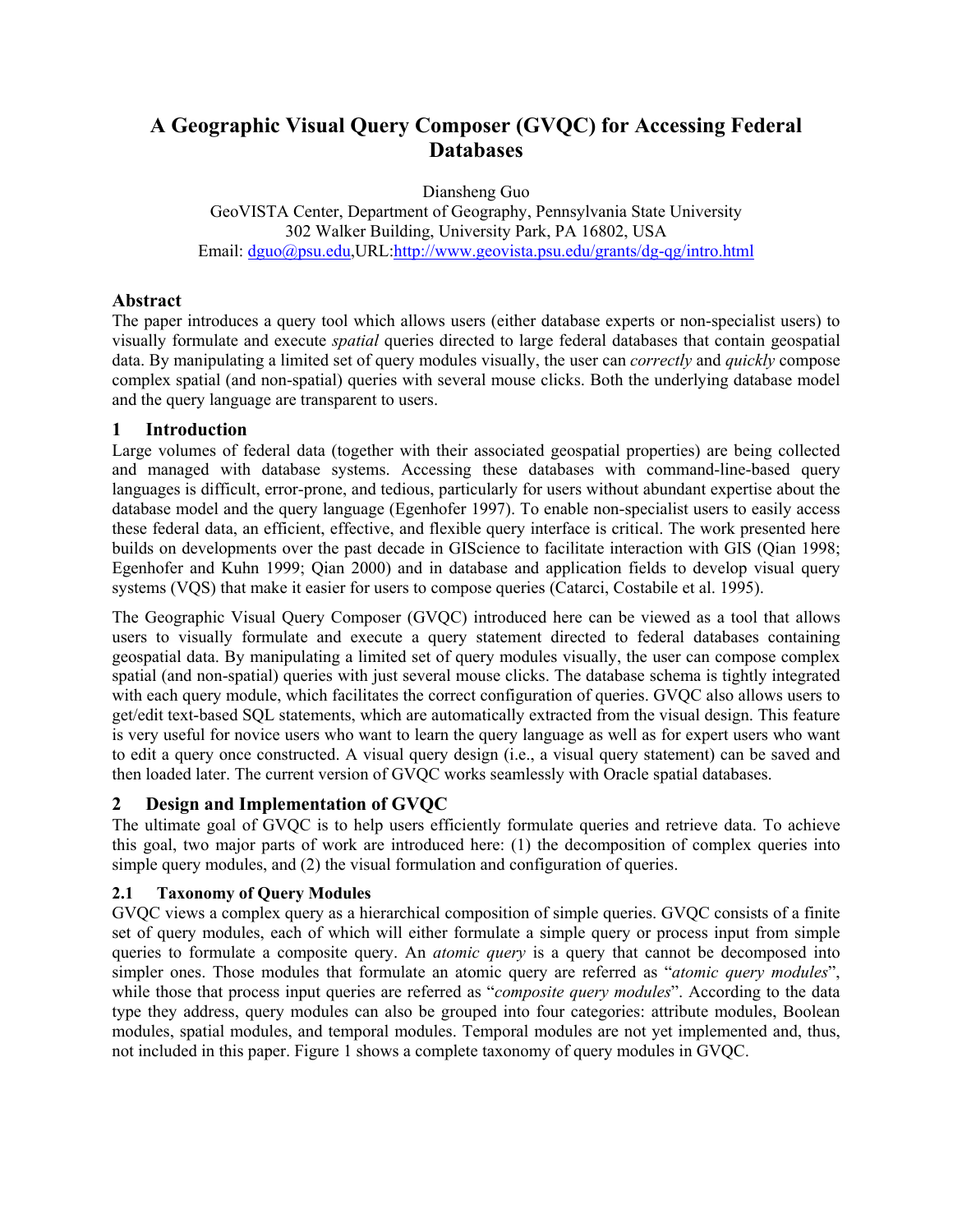Attribute query modules are non-spatial queries on alphanumerical data types. This group contains four modules: (**1**) *Numerical Attribute Module*—to formulate constraints on numerical data types (e.g., float, double, integer, etc.); (**2**) *Nominal Attribute Module*—to formulate constraints on alphabetic data types (e.g., char, varchar, etc.); (**3**) *Attribute Join Module*—join two queries based upon alphanumerical relationships



between two columns from the two input queries; (**4**) *Attribute Selection Module*—to select desired attributes without any constraints, which is often combined with other modules to form queries that return a set of attributes based on constraints of other attributes.

Boolean query modules simply combine input queries with Boolean operators. This group contains three modules: (**1**) *AND Module*—combines two input queries with an "and" operator; (**2**) *OR* Module combines two input queries with an "OR" operator; and (**3**) *NOT* Module—negates an input query with a "not" operator.

Spatial query modules are for spatial query formation, which include: (**1**) *Topological Join Module*—to join two input queries based on the topological relationship between the spatial data columns in each input query (see figure 2) (**2**) *Topological Non-Join Module*—to formulate a constraint on a single spatial column based on its topological relationship with a given spatial object (not a column), e.g. a point. For example, *find the county (from COUNTIES table) that contains point (longitude = -45.1, latitude = 50.0)*.

(**3**) *Within-Distance Join Module*—to join two input queries based on a metric relationship (within-distance) between the spatial data columns from each input query. For example, *find all pairs of city and lake (join table CITIES and LAKES) for which the city and the lake are within 1-mile distance*. (**4**) *Within-Distance Non-Join Module*— to formulate a constraint on a single spatial column based on its topological relationship with a given spatial object (not a column). For example, *find all highways (from table* ROADS*) that are within a 10-mile distance from my current location (long. = -77.85, lat. = 40.81)*. (**5**) *Nearest-Neighbor Module*—to query *N* nearest neighbors of a give spatial object. For example, *find 3 nearest cities (from table* CITIES*) to my current location (long. = -77.85, lat. = 40.81)*.

With the above twelve modules, complex spatial and non-spatial queries can be constructed in a visual manner, which is easy to understand, adjust, and modify.



Figure 2: the overall system interface. (1) A numerical attribute module for querying COUNTIES.pop1990. (2) A nominal attribute module for querying LAKES.name. (3) A spatial topological join module for querying those counties from *(1)* that border any lake from *(2)*.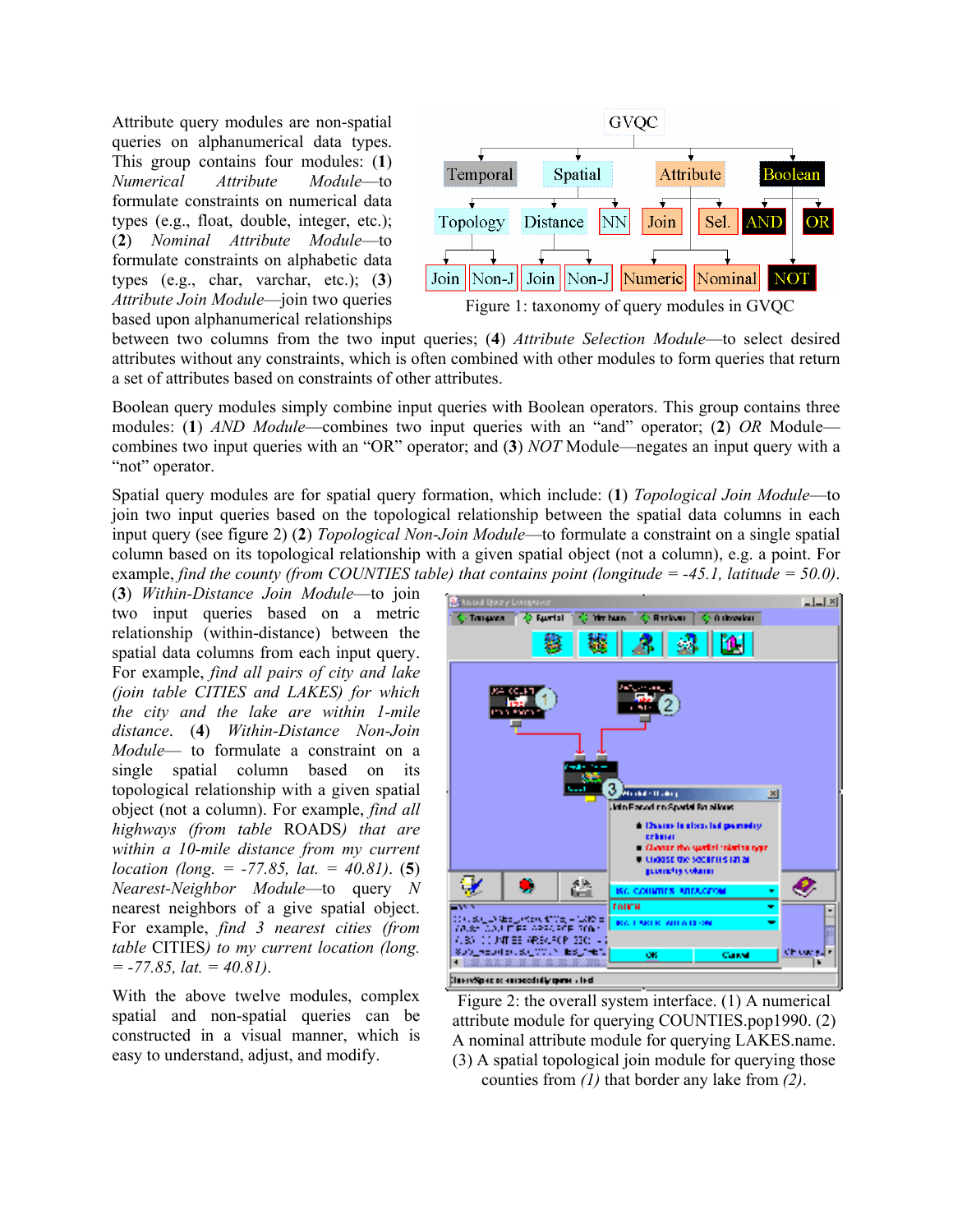#### **2.2 Formulating and Configuring Queries**

A composite query module can automatically extract schema information from the input query modules. As in figure 2, the spatial relational (topological) join module gets inputs from a numeric range query module, which represents an atomic query "*select POP1990 from COUNTIES, where POP1990 between 1,000 and 50,000*", and a nominal query module, which represents an atomic query "*select NAME from LAKES where NAME='Erie'*". Then the spatial join module automatically recognizes those columns of spatial geometry type from both input queries, i.e., the GEOM column in COUNTIES and GEOM column in the LAKES tables. Thus, all the necessary schema information is already there and the user only needs to specify the topological relation (e.g. contains, touch, etc.)

The main interface for GVQC has five parts (figures 2 and 3). (1) Top-most is the tabbed *modules panel* 

that contain five groups of modules (here we are focusing on 3 groups, i.e., spatial, attribute and Boolean). (2) The large light-blue area is the *module arena*, which is the visual design area for formulating queries. (3) Further below is a collection of *system function buttons*. A set of buttons allow users to save, load, and clear visual designs, generate an SQL statement from a visual design, close the database connection and system, and obtain help. (4) Below the buttons is a text area for viewing and (optionally) editing SQL statements. (5) Dialogue boxes appear in the foreground. Each module has a dialog window to configure itself. In figure 2, the configuration dialog for the spatial join module is shown. A double-click on the module's icon in the arena will activate its configuration dialog.

To formulate an atomic query, the user drags an atomic module onto the arena, double clicks it to open its configuration dialog, selects a table, selects a column, then either drags the slider bar to set a numerical range query or selects nominal values to set nominal constraints. To formulate a composite query, the user selects and configures several atomic query modules and connects them with one or more composite modules. To build the connection, the user simply drags the mouse from one module tab to another.

## **3 An Example Query**

The example dataset covers the entire USA and contains 5 spatial data layers:



| <b>Table Diovane</b><br>그미의                                                                                        |                 |                  |           |           |                |                     |    |
|--------------------------------------------------------------------------------------------------------------------|-----------------|------------------|-----------|-----------|----------------|---------------------|----|
| Fle-<br>Opden                                                                                                      | HH <sub>1</sub> |                  |           |           |                |                     |    |
| <b>PET L'OB</b><br><b>RUX</b><br><b>E Huys</b><br>$\Box$ $E$ $H$ $I$<br><b>II</b> H<br>$\Box$ I use<br><b>P.TH</b> |                 |                  |           |           |                |                     |    |
| CLY NAM                                                                                                            | 75 L L          | $1 - 31$         | MID 1     | 5011-31   | 1200011        | <b>NUH</b><br>1 I.U |    |
| ल्नाह                                                                                                              | न्तम<br>ETT 30  | .एता प<br>4093.0 | ÷         | ொாா       | गानप्रप्रमण्ड  | न्ना अउन्हार क      | ш. |
| Derbeitweise                                                                                                       |                 |                  |           | 129250    | Filterston, 39 | Fan witterla        |    |
| Nelia Em                                                                                                           | ንንተሰብ           | 7750             | $\cdot$ . | 17728.0   | Lilenatana FG. | Fennwytwirts        |    |
| sa mitan                                                                                                           | .               | K 1 11           | ı         | 1 1 M I   | Р І-таминал    | L-ur stitor is      |    |
| lChealar,                                                                                                          | 3392.0          | 27276.0          | œ         | $-8000$   | Filterston, 26 | Fan witterla        | ٠  |
| Haarsootni                                                                                                         | 32503.0         | 2333.0           | 40.0      | 324150.   | Trierstate 70  | ka titne            |    |
| Hay-ix iran                                                                                                        | וו וזו יי       | 75.IS            | 411 II    | 357 IS II | Р Бахми<br>- 1 | Fardan :            |    |
| Murguniwwa (19798-8                                                                                                |                 | 921 0            | 121.1     | 25V, Y V  | Humas 19       | sédang mu           |    |
| Ade dezni                                                                                                          | 32540           | 3292.2           | - 36.0    | 13097.0   | Trierwage 39   | kardana             |    |
| t a Jettindr                                                                                                       | 25° IK IL       | 6411 11          | 49 H      | 952 A H   | Р І-тх я нік в | Hardsut:            |    |
| l semie l                                                                                                          | 70. TCH         | ı c              | : 11 11   | 9.99 H H  | R. MRXI-14     | sáel v grupi        |    |
| Opelewort in                                                                                                       | 6530.0          | 8590             | 拦         | 15658.0   | Hipmax ES      | kardana             |    |

Figure 4: the query result